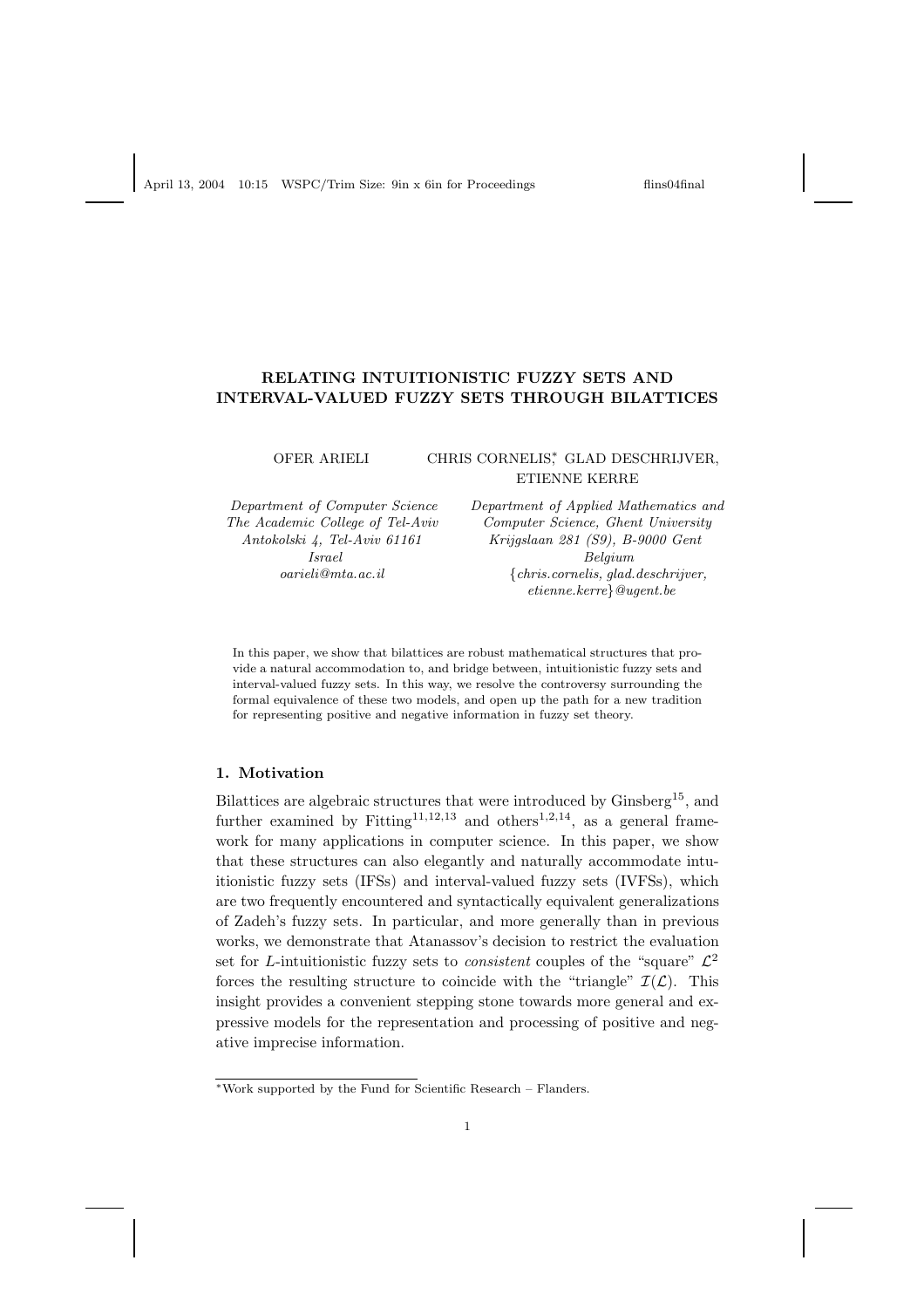2

# 2. Preliminaries: IFSs, IVFSs, and Bilattices

## 2.1. Intuitionistic fuzzy sets (IFSs)

A fuzzy set <sup>19</sup> is a nebular collection of elements from a universe U, described by a membership function  $\mu: U \to [0, 1]$ . An intuitionistic fuzzy set<sup>3</sup> (IFS, for short) is a nebular collection of elements from a universe  $U$ , described by a pair of functions  $(\mu, \nu)$ , each one maps elements from U to the unit interval [0, 1], such that for every u in U,  $\mu(u) + \nu(u) \leq 1$ . Intuitively,  $\mu$ is a membership function and  $\nu$  is a non-membership function. These two functions are not necessarily each other's complement (an assumption which is implicit in Zadeh's fuzzy set theory), i.e., the amount of the 'missing information',  $1 - \mu(u) - \nu(u)$ , may be strictly positive.

Given a complete lattice  $\mathcal{L} = (L, \leq),$  Goguen<sup>16</sup> introduced the concept of L–fuzzy sets as a mapping  $\mu: U \to L$ . Intuitionistic fuzzy sets can be interpreted as a particular kind of  $L$ –fuzzy sets, where the corresponding complete lattice is the following<sup>10</sup>:

**Definition 2.1.** Define:  $\mathcal{L}^* = (L^*, \leq_{L^*})$ , where  $L^* = \{(x_1, x_2) \mid (x_1, x_2) \in$  $[0, 1] \times [0, 1]$  and  $x_1 + x_2 \le 1$ , and  $(x_1, x_2) \le L^* (y_1, y_2)$  iff  $x_1 \le y_1$  and  $x_2 \ge y_2$ .

Atanassov and Stoeva<sup>4</sup> introduced the following generalization of the IFS construct, called an intuitionistic L–fuzzy set (ILFS).

**Definition 2.2.** Let  $(L, \leq_L)$  be a complete lattice with an involution operation<sup>a</sup> N and a non–empty set U called universe. An *intuitionistic L–fuzzy* set in U is a mapping  $g: U \to L \times L$ , such that if  $g(u) = (x_1, x_2)$  then  $x_1 \leq_L \mathcal{N}(x_2)$ , for all u in U.

### 2.2. Interval-valued fuzzy sets (IVFSs)

Interval-valued fuzzy set theory (IVFS theory, for short) is another extension of fuzzy set theory, motivated by the need to replace crisp, [0, 1]-valued membership degrees by intervals in [0, 1] that approximate the correct (but unknown) membership degree. Another justification for this approach is that, in reality, intervals of values better represent experts' opinions than exact numbers.

An IVFS can be seen as an  $L^I$ -fuzzy set, where the corresponding lattice is given by the following definition.

<sup>&</sup>lt;sup>a</sup>Le., for every x, y in L,  $\mathcal{N}(\mathcal{N}(x)) = x$ , and if  $x \leq_L y$  then  $\mathcal{N}(x) \geq_L \mathcal{N}(y)$ .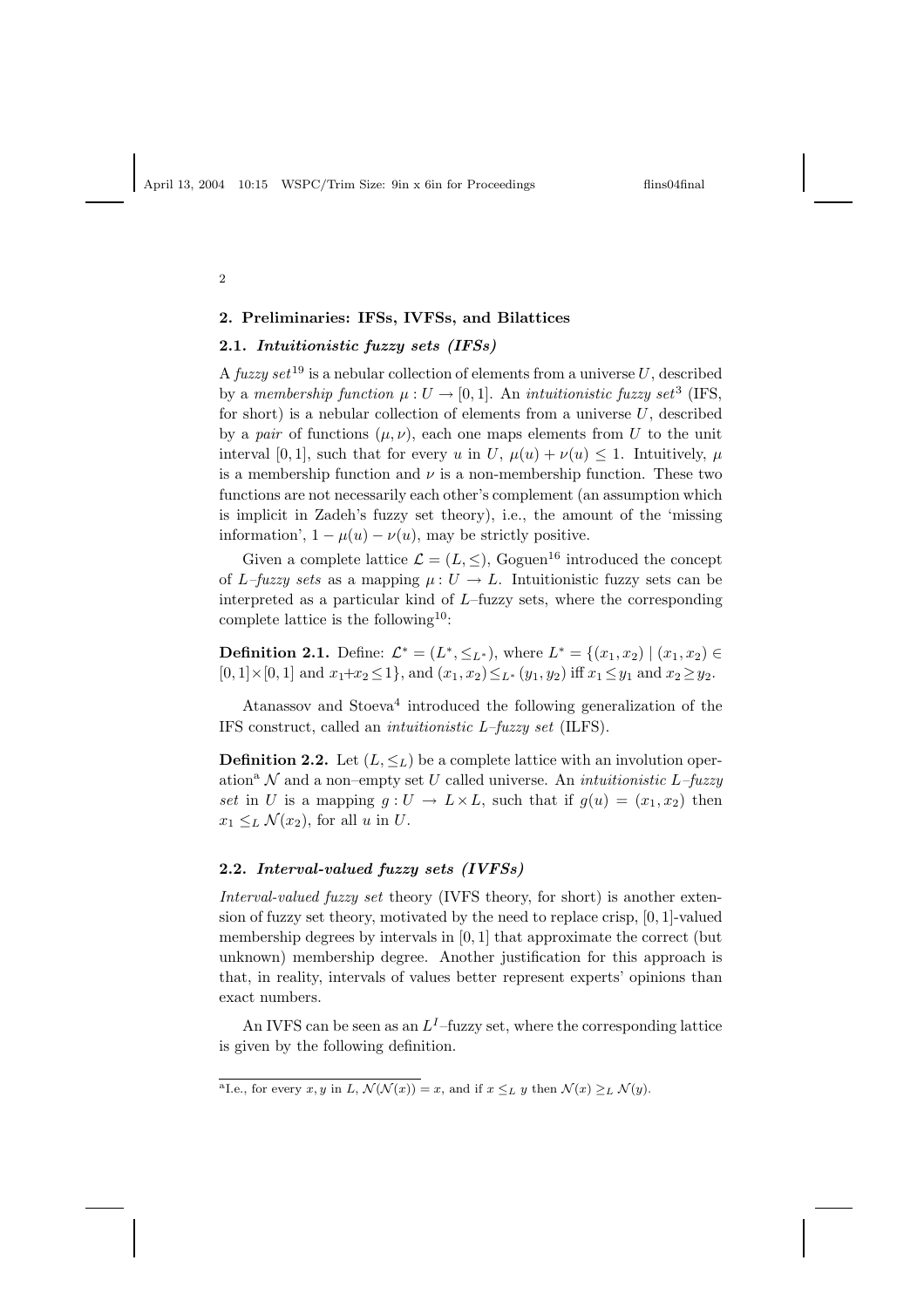**Definition 2.3.** Define:  $\mathcal{L}^{I} = (L^{I}, \leq_{L^{I}})$ , where  $L^{I} = \{[x_1, x_2] | (x_1, x_2) \in$  $[0,1] \times [0,1]$  and  $x_1 \leq x_2$ , and  $[x_1, x_2] \leq_{L} [y_1, y_2]$  iff  $x_1 \leq y_1$  and  $x_2 \leq y_2$ .

Atanassov and Gargov<sup>5</sup> defined another generalization of the IFS construct, called interval–valued intuitionistic fuzzy set (IVIFS), which deviates from the line of thinking of ILFS, and which is more related to the intuition behind IVFSs.

**Definition 2.4.** An *interval-valued intuitionistic fuzzy set*<sup>5</sup> in a universe U is a mapping  $g: U \to (L^I)^2$ , such that  $g(u) = ([x_1^l, x_1^h], [x_2^l, x_2^h])$  and  $x_1^h + x_2^h \leq 1$ , for all u in U.

Indeed, applying Definition 2.2 to  $(L^I, \leq_{L^I})$ , where the involution  $N$  on the lattice  $(L^I, \leq_{L^I})$  is defined by  $\mathcal{N}([x_1, x_2]) = [1 - x_2, 1 - x_1]$ , gives the alternative condition  $[x_1^l, x_1^h] \leq_{L^I} [1 - x_2^h, 1 - x_2^l].$ 

#### 2.3. Bilattices

As noted above, bilattices are used here for relating IFSs and IVFSs. First, we recall some basic definitions and notions that are related to these structures.

**Definition 2.5.** A pre-bilattice<sup>11,12</sup> is a structure  $\mathcal{B} = (B, \leq_t, \leq_k)$ , such that B is a nonempty set containing at least two elements, and  $(B, \leq_t)$ ,  $(B, \leq_k)$  are complete lattices.

**Definition 2.6.** A *bilattice*<sup>15</sup> is a structure  $\mathcal{B} = (B, \leq_t, \leq_k, \neg)$ , such that  $(B, \leq_t, \leq_k)$  is a pre-bilattice, and  $\neg$  is a unary operation on B that has the following properties: for every  $x, y$  in  $B$ ,

(1) if  $x \leq_t y$  then  $\neg x \geq_t \neg y$ , (2) if  $x \leq_k y$  then  $\neg x \leq_k \neg y$ , (3)  $\neg\neg x = x$ .

The original motivation of  $G$ insberg<sup>15</sup> for using bilattices was to provide a uniform approach for a diversity of applications in artificial intelligence. In particular, he considered first-order theories and their consequences, truth maintenance systems, and default reasoning. Later, it was shown that bilattices are useful for giving semantics to logic programs<sup>11,12</sup> and that they provide an intuitive semantics to consequence relations for reasoning with uncertainty<sup>1,2</sup>. In particular, bilattices were also considered in the context of fuzzy reasoning, e.g., by Cornelis et al<sup>7</sup>.<sup>b</sup>

3

<sup>&</sup>lt;sup>b</sup>In fact, the structures considered by Cornelis et al.<sup>7</sup> are not bilattices in the sense of Definition 2.6, but rather pre-bilattices that are interlaced<sup>11</sup>, that is, pre-bilattices in which the four basic operators are monotonic w.r.t. both  $\leq_t$  and  $\leq_k$ .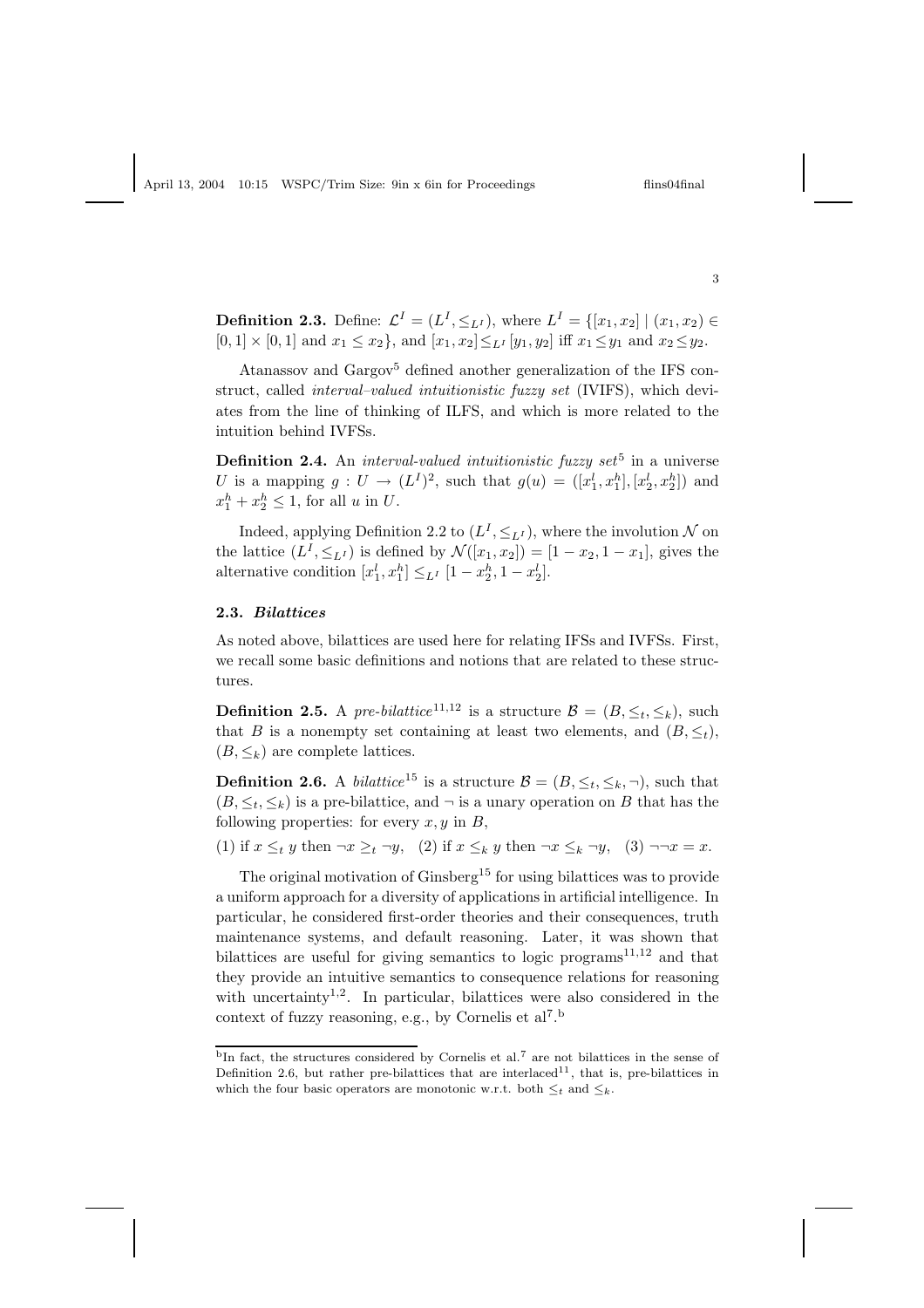4

Following the conventional notations in the literature, we shall denote by  $\wedge$  (respectively, by  $\vee$ )  $\leq_t$ -meet ( $\leq_t$ -join), and by  $\otimes$  (respectively, by  $\oplus$ )  $\leq_k$ -meet  $(\leq_k$ -join) of a bilattice B. Also, f and t will denote the extreme elements of  $(B, \leq_t)$ , and  $\perp$ , ⊤ will denote the extreme elements of  $(B, \leq_k)$ .

In some bilattices a dual negation operator, called  $\text{conflation}^{12}$  (−), is definable. It is an involution of  $(B, \leq_k)$  and order preserving of  $(B, \leq_t)$ : (1) if  $x \leq_k y$  then  $-x \geq_k -y$ , (2) if  $x \leq_t y$  then  $-x \leq_t -y$ , (3)  $-x = x$ .

**Proposition 2.1.** Let  $\mathcal{B} = (B, \leq_t, \leq_k, \neg)$  be a bilattice. Then:

a) 
$$
{}^{15} \neg f = t
$$
,  $\neg t = f$ ,  $\neg \bot = \bot$ ,  $\neg \top = \top$ . Also, for every  $x, y$  in  $B$ ,  
 $\neg(x \land y) = \neg x \lor \neg y$ ,  $\neg(x \lor y) = \neg x \land \neg y$ ,  $\neg(x \otimes y) = \neg x \otimes \neg y$ ,  $\neg(x \oplus y) = \neg x \oplus \neg y$ .

**b**) <sup>12</sup> If B has a conflation, then  $-f=f, -t=t, -\bot = \top, -\top = \bot$ . Also, for every  $x, y$  in  $B, -(x \wedge y) = -x \wedge -y, -(x \vee y) = -x \vee -y, -(x \otimes y) = -x \oplus -y,$ and  $-(x \oplus y) = -x \otimes -y$ .

### 3. Squares and Triangles

### 3.1. Squares

**Definition 3.1.** <sup>15</sup> Let  $\mathcal{L} = (L, \leq_L)$  be a complete lattice. The structure  $\mathcal{L}^2 = (L \times L, \leq_t, \leq_h, \neg)$  is defined as follows:  $(1) \neg (x_1, x_2) = (x_2, x_1),$ (2)  $(x_1, x_2) \leq_t (y_1, y_2)$  iff  $x_1 \leq_L y_1$  and  $x_2 \geq_L y_2$ , (3)  $(x_1, x_2) \leq_k (y_1, y_2)$  iff  $x_1 \leq_L y_1$  and  $x_2 \leq_L y_2$ .

In what follows we refer to  $\mathcal{L}^2$  as a *square*. A pair  $(x_1, x_2) \in L^2$  may intuitively be understood so that  $x_1$  represents the amount of belief for some assertion, and  $x_2$  is the amount of belief *against* it. This is clearly the same idea as that of Atanassov<sup>3</sup>, discussed in Section 2.1, of splitting a belief about the membership of an element u to two components  $(\mu(u), \nu(u))$ . As we shall show, this similarity does not remain only on this intuitive level.

**Proposition 3.1.** Let  $\mathcal{L} = (L, \leq_L)$  be a complete lattice with a join  $\sqcap_L$ and a meet  $\sqcup_L$ . Then:

**a**) <sup>15</sup>  $\mathcal{L}^2$  is a bilattice, in which  $\perp_{\mathcal{L}^2} = (\inf(L), \inf(L)),$  $\top_{\mathcal{L}^2} = (\sup(L), \sup(L)), t_{\mathcal{L}^2} = (\sup(L), \inf(L)), f_{\mathcal{L}^2} = (\inf(L), \sup(L)).$ 

The basic operations in  $\mathcal{L}^2$  are defined as follows:  $\neg(x_1, x_2) = (x_2, x_1),$  $(x_1, x_2) \vee (y_1, y_2) = (x_1 \sqcup_L y_1, x_2 \sqcap_L y_2), (x_1, x_2) \wedge (y_1, y_2) = (x_1 \sqcap_L y_1, x_2 \sqcup_L y_2),$  $(x_1, x_2) \oplus (y_1, y_2) = (x_1 \sqcup_L y_1, x_2 \sqcup_L y_2), (x_1, x_2) \otimes (y_1, y_2) = (x_1 \sqcap_L y_1, x_2 \sqcap_L y_2).$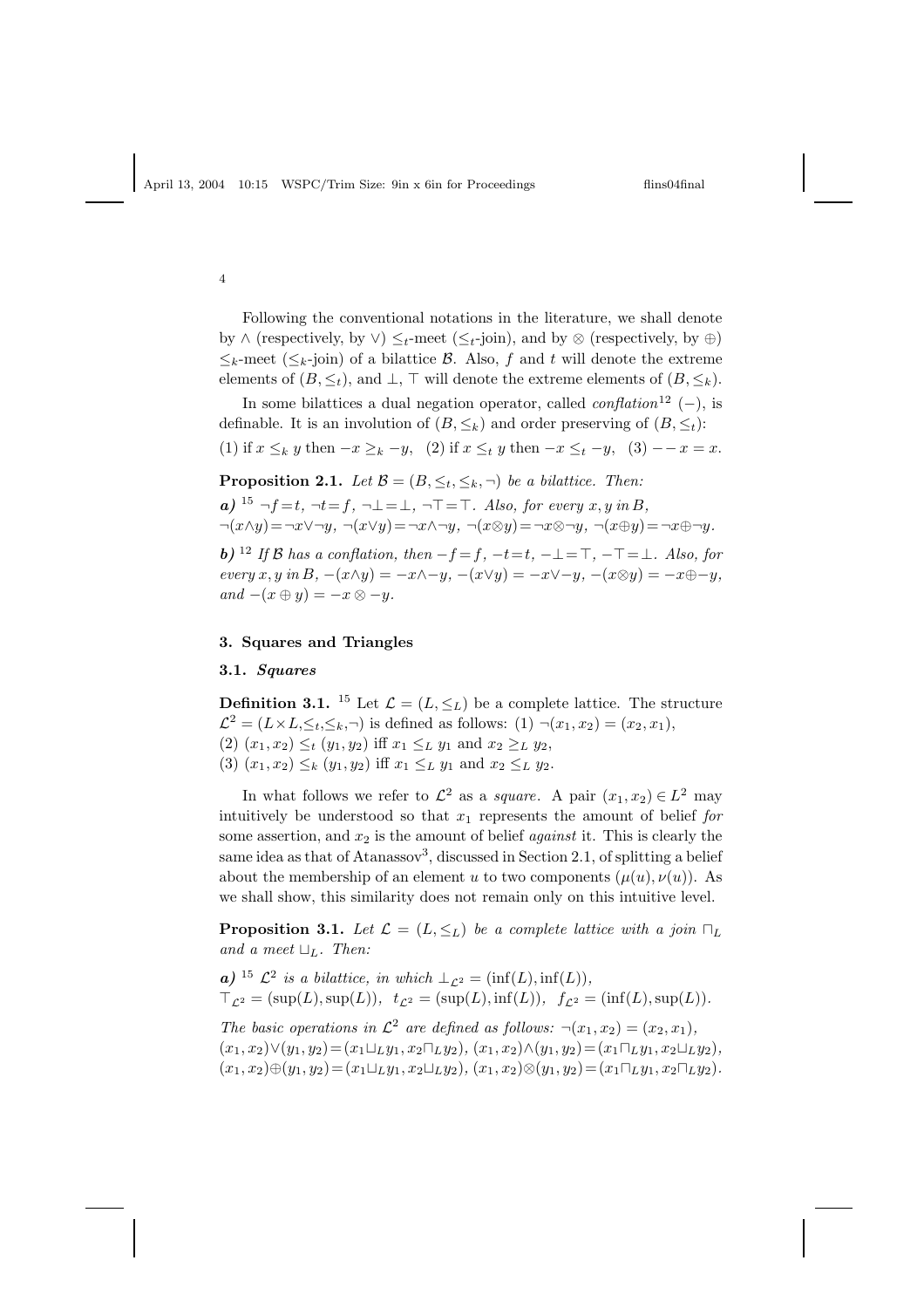**b)** <sup>11</sup> Suppose that  $\mathcal L$  has an involution. Denote by  $x^-$  the  $\leq_L$ -involute of x in L. Then a conflation is defined on  $\mathcal{L}^2$  by  $-(x_1, x_2) = (x_2^-, x_1^-)$ .

**Example 3.1.** The square derived from  $(\{0, \frac{1}{2}, 1\}, \leq)$  is shown in Figure 1 (left); Belnap's four-valued bilattice<sup>6</sup> is obtained by the square that is derived from  $(\{0,1\}, \leq)$ .

Remark that the square  $\mathcal{L}^2$  endorses the main intuition behind ILFSs: if the membership degree of an element u is  $x \in L$ , it is not necessarily the case that the non-membership degree of u is  $1 - x$ , but it is rather some y in L. Also note that, when  $L = [0, 1]$ , the structure  $\mathcal{B} = \mathcal{L}^2$  simultaneously encompasses the order relations among IVFSs and IFSs: the  $\leq_k$ -ordering of this bilattice is exactly the same as the partial order of  $\mathcal{L}^{I}$  (Definition 2.3). The  $\leq_t$ -order of B, on the other hand, corresponds to the partial order of  $\mathcal{L}^*$  (Definition 2.1).

### 3.2. Triangles

**Definition 3.2.** <sup>12</sup> For a complete lattice  $\mathcal{L} = (L, \leq_L)$ , let  $\mathcal{I}(\mathcal{L})$  be a triple  $(I(L), \leq_t, \leq_k)$ , such that  $I(L)$  is a set of intervals of the form  $[x_1, x_2] = \{x \mid k\}$  $x \in L$  and  $x_1 \leq_L x \leq_L x_2$ , and

(1)  $[x_1, x_2] \leq_t [y_1, y_2]$  iff  $x_1 \leq_L y_1$  and  $x_2 \leq_L y_2$ ,

(2)  $[x_1, x_2] \leq_k [y_1, y_2]$  iff  $x_1 \leq_L y_1$  and  $x_2 \geq_L y_2$ .

An interval  $[y_1, y_2]$  in  $I(L)$  is  $\leq_k$ -greater (i.e., more informative) than  $[x_1, x_2]$  in  $I(L)$  if  $[y_1, y_2] \subseteq [x_1, x_2]$ ; it is  $\leq_t$ -greater than  $[x_1, x_2]$  if  $(\forall x \in$  $[x_1, x_2]$  ( $\exists y \in [y_1, y_2]$ )  $(x \leq_L y)$  and  $(\forall y \in [y_1, y_2])$  ( $\exists x \in [x_1, x_2]$ )  $(y \geq_L x)$ . Note that  $\mathcal{I}(\mathcal{L})$  is not closed under  $\leq_k$ –join, and so it is not a (pre-)bilattice but only a so called pseudo  $\leq_k$ -lower pre-bilattice<sup>12</sup>. In what follows we shall call  $\mathcal{I}(\mathcal{L})$  a triangle.

**Example 3.2.** The triangle  $\mathcal{I}(\{0, \frac{1}{2}, 1\})$ , derived from  $(\{0, \frac{1}{2}, 1\}, \leq)$ , is shown in Figure 1 (right). Kleene's three-valued structure<sup>17</sup> is obtained by the triangle that is derived from  $({0, 1}, \leq)$ .

When  $\mathcal L$  is the unit interval,  $\mathcal I(\mathcal L)$  naturally describes membership of IVFSs, and the valuation lattice  $\mathcal{L}^I$  is exactly  $(I(L), \leq_t)$ . Moreover,  $\mathcal{I}(\mathcal{L})$ extends  $\mathcal{L}^{I}$  in the sense that it contains the partially ordered set  $(I(L), \leq_{k}),$ that orders the intervals according to their amount of information.

**Definition 3.3.** <sup>12</sup> Let  $\beta$  be a bilattice with a conflation. An element x in B is called *exact* if  $x=-x$ ; it is *consistent* if  $x\leq_k-x$ .

5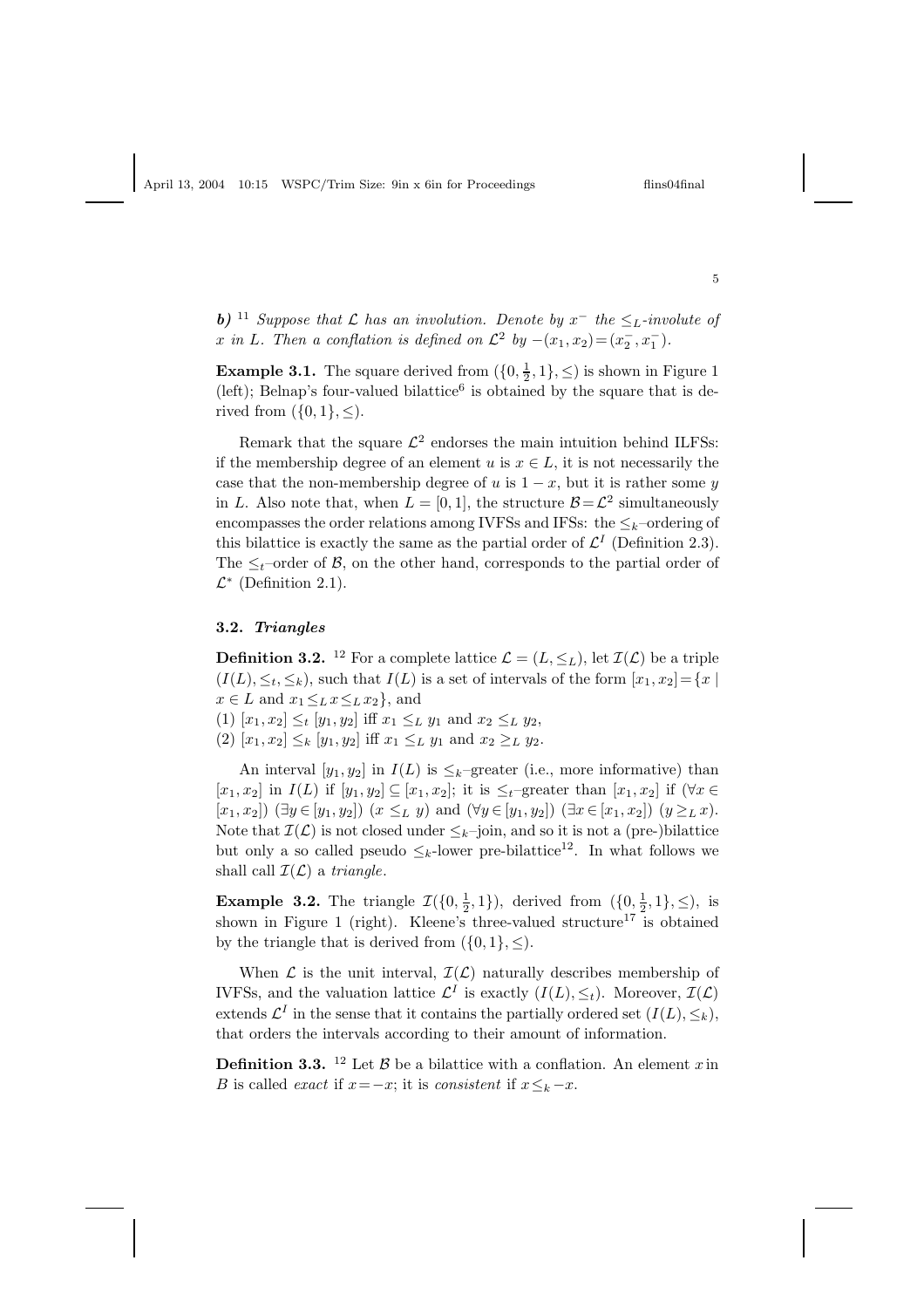

Figure 1. The square  $\{0, \frac{1}{2}, 1\}^2$  and the triangle  $\mathcal{I}(\{0, \frac{1}{2}, 1\})$ 

The next proposition relates squares and triangles through an isomorphism that can be applied to arbitrary complete lattices with an involution operation (not necessarily the unit interval).

**Proposition 3.2.** <sup>12</sup> Let  $\mathcal{L}$  be a complete lattice with involution. Then  $\mathcal{I}(\mathcal{L})$  is isomorphic to the substructure on the consistent elements of  $\mathcal{L}^2$ .

The last proposition vindicates the strong relationship between bilattices and the fuzzy sets constructs, considered above. Below are some further observations about this.

- (1) The isomorphism  $f : \mathcal{I}(\mathcal{L}) \to \mathcal{L}^2$  for the proof of Proposition 3.2 is given by  $f([x_1, x_2]) = (x_1, -x_2)$ , where  $-x_2$  is the involute of  $x_2$  in L. For the unit interval, then,  $f([x_1, x_2]) = (x_1, 1-x_2)$ , which is the same transformation considered by Cornelis et al.<sup>8</sup> for switching between IVFSs and IFSs. Proposition 3.2 shows that the same transformation is useful not only for  $\mathcal{L}^I$  and  $\mathcal{L}^*$  (i.e., when the underlying lattice is the unit interval), but for any complete lattice with involution.
- (2) Proposition 3.2 is another justification for Atanassov's decision to consider only the "lower triangle" of  $[0,1]^2$  (i.e., the elements  $(a, b)$ ) in  $[0, 1]^2$  s.t.  $a + b \le 1$ : these are exactly the consistent elements of  $[0,1]^2$  and so, as Proposition 3.2 above indicates, the lattice  $\mathcal{L}^*$ (for which the underlying set is the set of consistent elements in  $[0, 1]$ ) is isomorphic to the lattice  $\mathcal{L}^{I}$  of the  $[0, 1]$ -interval-valued fuzzy sets. The fact that we consider super-lattices of  $\mathcal{L}^*$  (i.e.,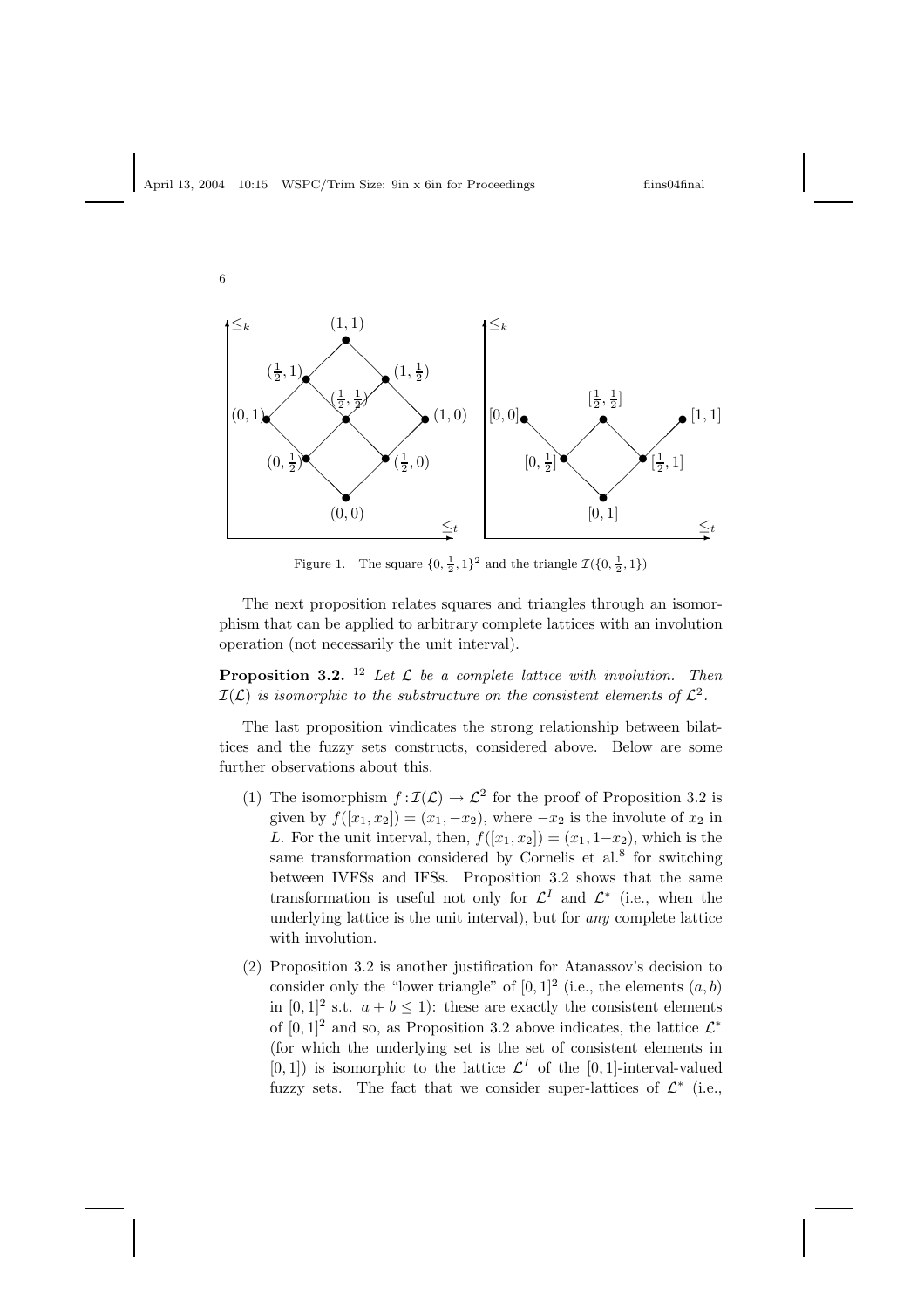all the elements in  $[0, 1]^2$  allows us to introduce elements such as  $(a, b) = (1, 1)$ , in which the membership degree  $(a)$  and the nonmembership degree  $(b)$  are both maximal. This means that we have a totally inconsistent belief in this case. As an important aspect of fuzzy logic is reasoning with imprecise and possibly conflicting information, such values should not be ruled out!

- (3) Remarkably, Atanassov and Stoeva's ILFS construct<sup>4</sup> (Definition 2.2), is the exact embodiment of Proposition 3.2. It is not difficult to see that the condition on  $g$  in Definition 2.2 means that  $g(u)$  is a consistent element of  $L^2$ , where the conflation is defined as  $-(x_1, x_2) = (\mathcal{N}(x_2), \mathcal{N}(x_1))$ , for every  $(x_1, x_2) \in L^2$ .
- (4) Pankowska and Wygralak<sup>18</sup> introduced a kind of an ILFS based on the lattice  $([0, 1], \leq)$  with an involution operation defined, for any positive real number n, by  $\mathcal{N}_n(x) = \sqrt[n]{1-x^n}$ . It is easy to see that when *n* increases, so does the number of elements  $(x_1, x_2)$  in  $[0, 1]^2$ for which  $x_1 \leq \mathcal{N}_n(x_2)$ , or equivalently  $x_2 \leq \mathcal{N}_n(x_1)$ . In fact, if  $x \neq 1$ , then  $\lim_{n \to +\infty} \mathcal{N}_n(x) = 1$ , but when  $x = 1$ , always  $\mathcal{N}_n(x) = 0$ . Hence, when  $n$  approaches infinity, the set of the consistent elements of  $[0, 1] \times [0, 1]$  is arbitrary close (but not equal) to the square, as this set approaches  $[0, 1]^2$  without the elements  $(x_1, 1)$  and  $(1, x_2)$ , for which  $x_1, x_2 > 0$ .

## 4. Concluding Remarks

Bilattices are rich mathematical structures that nicely reflect the intuitions behind IFSs and IVFSs and relate the corresponding theories. For instance, the square  $\mathcal{L}^2$ , together with its 'information order'  $\leq_k$ , generalizes the [0,1]interval-valued structure  $\mathcal{L}^{I}$ , and at the same time  $\mathcal{L}^{2}$  with its 'truth order'  $\leq_t$  extends the [0,1]-intuitionistic fuzzy structure  $\mathcal{L}^*.$  In particular,

- lattices other than the unit interval fit into Atanassov's framework, and
- inconsistent elements are allowed (for representing inconsistent beliefs).

These considerations open up new and challenging directions and applications for  $(L)$  fuzzy set theory, in particular with respect to the processing of collections of partial and potentially conflicting positive and negative information items.

7